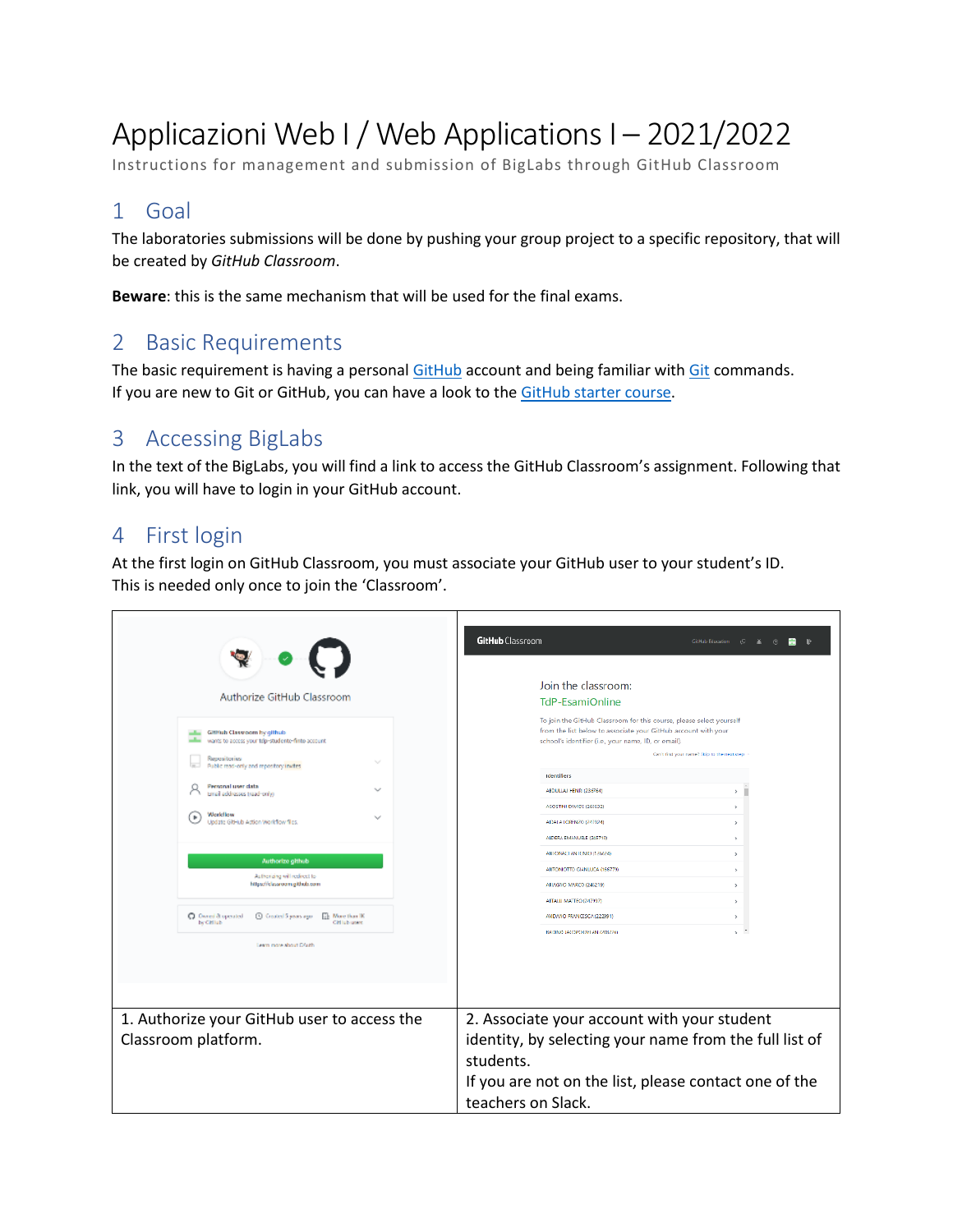### 5 Accept the group assignment.

#### 5.1 First BigLab: join (or create) your group.

Reach the assignment with the link provided to you in the text of the BigLab.

At your first login, you must check if one of your colleagues already created your team on GitHub Classroom. If yes, you must join your team clicking on the "**join**" button. In the example below, only a team called "*pippo*" was already created.

Otherwise, you must create your team using the form on the bottom of the page. It is mandatory to use the **same group name** specified in the Google Form filled at the beginning of the course. Please, **do not join** a *wrong team*.



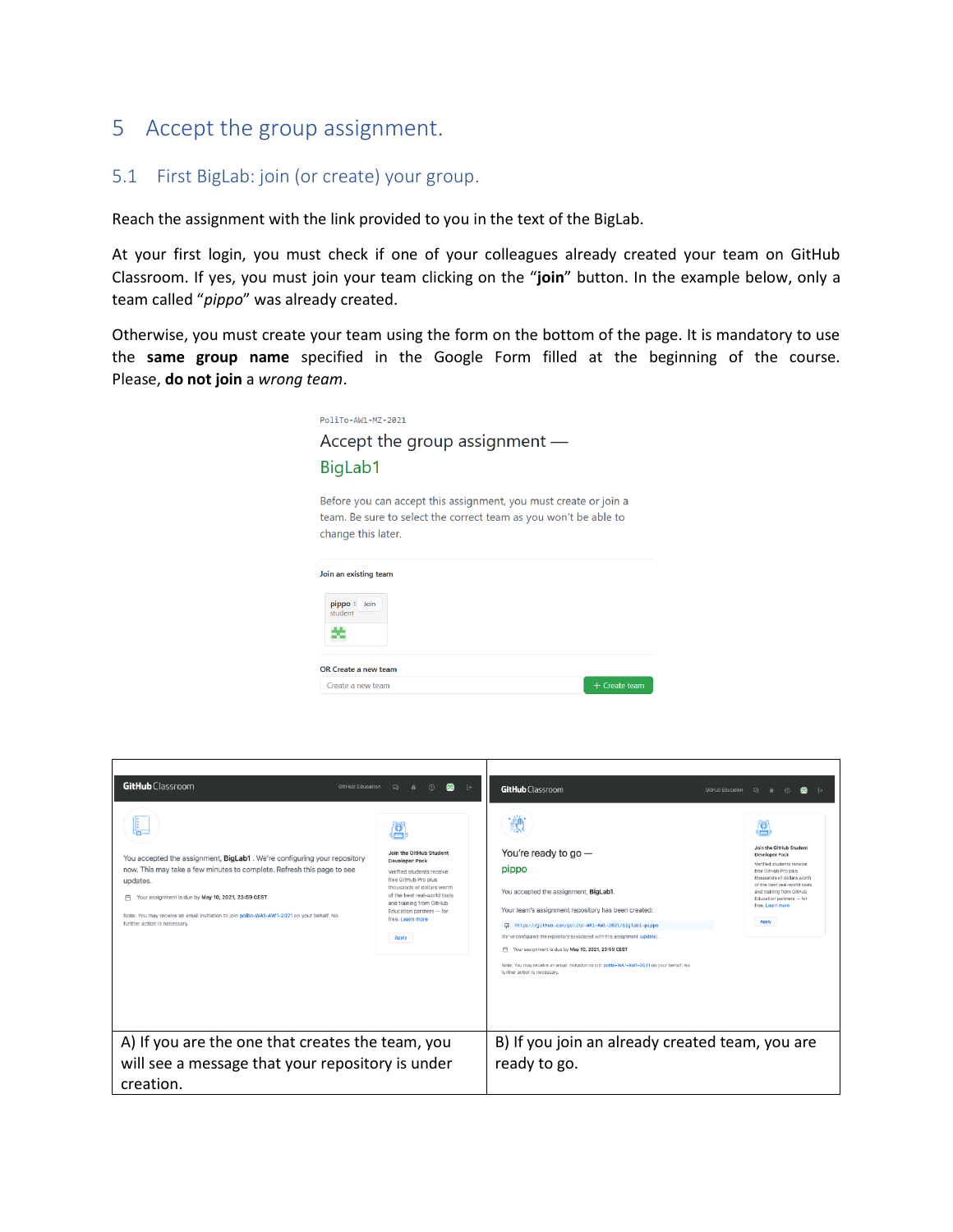#### 5.2 Second BigLab: accept the assignment.

For the second BigLab, you just have to "accept the assignment" to get a copy of the skeleton repository.



### 6 Your repositories

After joining (or creating) a team for each BigLab, you will get a link to the repository in which you have to work. The link contains a common part (the BigLab info), concatenated with *your team name*.

Now you have your repository and may freely work on it. The repository is private, and only your team and the teachers may access it.

### 7 Developing the project

All the development of the project **must** take place inside this repository.

We *suggest* you create a new branch for each part of the BigLab, week by week, to keep track of your progresses. For instance, when you start working, you can create a branch called "week1" and commit your work on that branch. When you finish working on the first week, you merge "week1" branch into the main branch and move to a newly created branch "week2".

*Please, notice that this is not mandatory; it is just a suggested developing methodology.*

### 8 Submitting the project

- The final project must lie in the **main branch** (the content of other branches will not be considered or evaluated).
- Ensure that **all** the needed packages will be retrieved with npm install .
- The last commit (i.e., when you want to submit the whole BigLab), **must be tagged with 'final'** (see below for instructions).

We assume that, if your **main branch is empty**, or you did not push a commit tagged with **final**, you decided to **not submit** the BigLab for evaluation.

No further commits are considered after the BigLabs deadlines.

**Note**: for tagging a commit, you may use (from the terminal) the following commands: